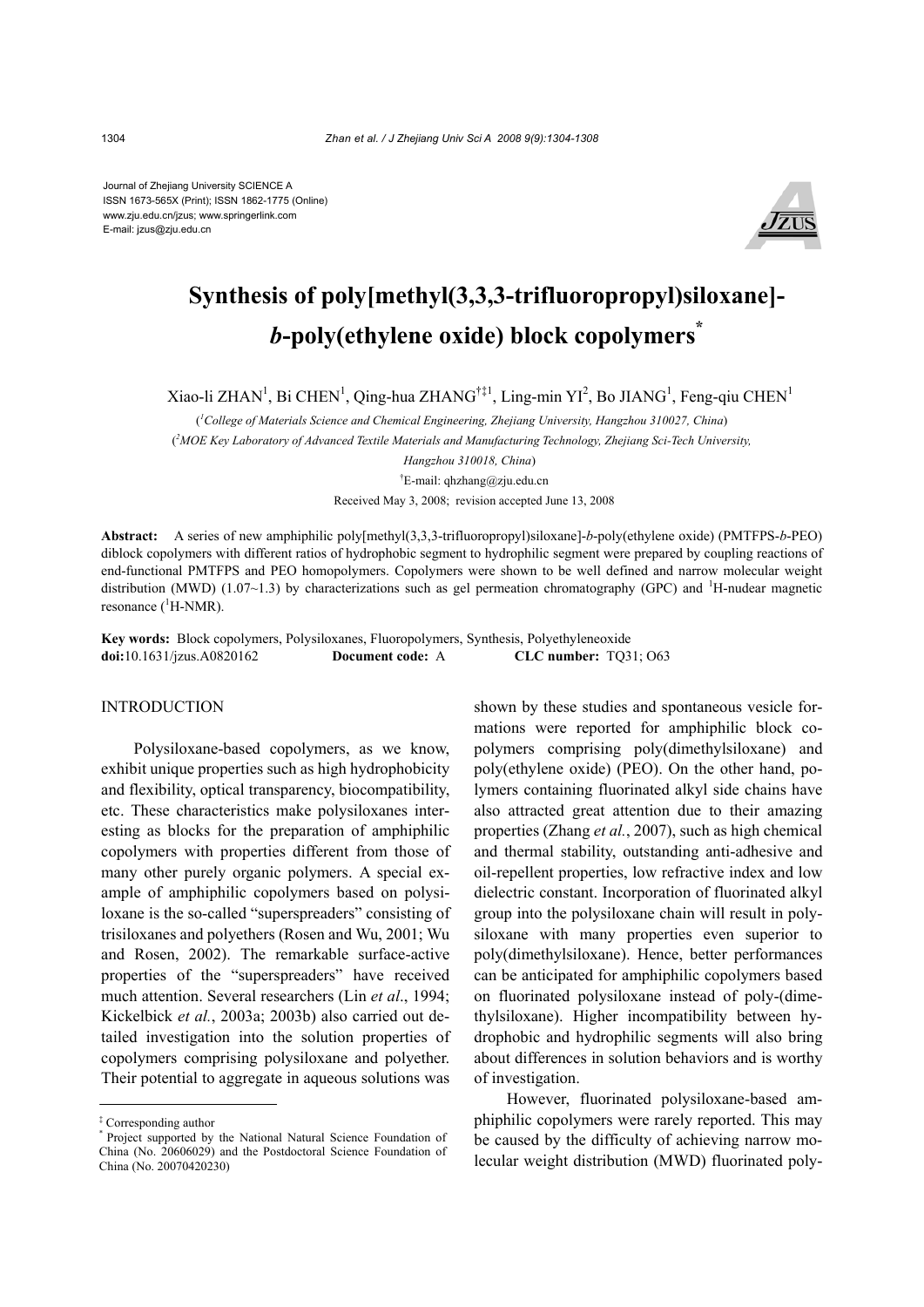siloxanes. Severe "back-biting" and redistribution side reactions take place in the ring-opening polymerization (ROP) of fluoro-containing cyclosiloxane, resulting in very limited poly(fluorinated) siloxane homopolymers (10%~20%) with broad MWD when equilibrated (Yi *et al*., 2005).

In our work, a series of amphiphilic diblock copolymers comprising poly[methyl(3,3,3-trifluoropropyl)siloxane] (PMTFPS) and PEO with a different ratio of the hydrophobic segment to the hydrophilic segment were prepared. The MWDs of PMTFPS-*b*-PEO diblock copolymers synthesized were controlled between 1.07 to 1.30 by careful selection of polymerization and purification methods.

## EXPERIMENT

#### **Materials**

1,3,5-trimethyl-1,3,5-tris(3,3,3-trifluoropropyl) cyclotrisiloxane (F3) (99.9%, Shanghai 3F Co.) was first dried over 3 Å molecular sieves, then refluxed in  $CaH<sub>2</sub>$  for 2 h and finally vacuum distilled into ampoules. *n*-butyllithium (BuLi) in hexane (2 mol/L) was purchased from Aldrich and titrated before use (Gilman and Cartledge, 1964). Tetrahydrogenfuron (THF) (99%, Sinopharm Chemical Reagent Co.) was refluxed in sodium until it turned blue with the addition of diphenyl ketone. Dimethylchlorosilane (98%) was purchased from Aldrich and distilled before use. Speier's catalyst was prepared dissolving  $H_2PtCl_6·6H_2O$  (Sinopharm Chemical Reagent Co., AR) in isopropanol to form 0.01 mol/L solution. Toluene (99.5%, Sinopharm Chemical Reagent Co.) was distilled from sodium. Methanol (99%, Sinopharm Chemical Reagent Co.) was used as precipitator. Allyl terminated PEO was kindly provided by Clariant Corporation and characterized by gel permeation chromatography (GPC) (*MWD*<1.2) before use. Other solvents used in the experiments were purified according to standard methods.

# **Synthesis of Si-H functional PMTFPS homopolymers**

A high vacuum technique was used to maintain a "pure" reaction environment  $(10^{-3}$  Pa) before Ar was filled to protect the reaction system. *n*-BuLi was first transferred to the reactor under the protection of Ar.

 $F<sub>3</sub>$  was dissolved in THF to form a clear solution and subsequently the solution was added into the reactor to start the reaction. The addition of the THF solution of  $F_3$  was divided into two steps: (1) a certain amount of solution was added (1.2 mol F3/mol *n*-BuLi) and stirred for 1 h at  $0^{\circ}$ C; (2) the residual solution was added and stirred for another 2 h at 0 °C. In both steps, monomer concentration was kept above 1.3 mol/L to yield narrow MWD homopolymers according to our previous work (Yi *et al*., 2005). Dimethylchlorosilane was added to terminate the reaction and the solution was stirred for another 12 h at room temperature. The resultant mixture was centrifuged for 10 min and separated. The organic phase was vacuum distilled to remove remained solvent.

<sup>1</sup>H-NMR (500 MHz, CDCl<sub>3</sub>, δ): 0~0.22 [m, OSi(CH<sub>3</sub>)<sub>2</sub>O], 0.58~0.65 [t, CH<sub>3</sub>CH<sub>2</sub>CH<sub>2</sub>CH<sub>2</sub>Si], 0.70~0.81 [t, CF<sub>3</sub>CH<sub>2</sub>CH<sub>2</sub>Si], 0.85~0.95 [t, CH<sub>3</sub>CH<sub>2</sub>-CH<sub>2</sub>CH<sub>2</sub>Si], 1.25~1.40 [m, CH<sub>3</sub>CH<sub>2</sub>CH<sub>2</sub>CH<sub>2</sub>Si], 1.90~2.15 [t, CF3C*H*2CH2Si], 4.73~4.75 [s, Si*H*].

## **Preparation of PMTFPS-***b***-PEO block copolymers**

A 50% (w/w) toluene solution of Si-H terminated PMTFPS homopolymer and allyl terminated PEO homopolymer (1.2 mol/mol Si-H groups) was stirred aggressively at room temperature in nitrogen atmosphere. The polymers were coupled by hydrosilation reaction applying  $10^{-4}$  mol/mol double bond Speier's catalyst. The solution was heated to 80 °C and stirred for 24 h. After the completion of the hydrosilation reaction, the solvent was vacuum distilled. Products were purified using methanol as the precipitator.

<sup>1</sup>H-NMR (500 MHz, CDCl<sub>3</sub>, δ): 0~0.22 [m, OSi(CH<sub>3</sub>)<sub>2</sub>O], 0.58~0.65 [t, CH<sub>3</sub>CH<sub>2</sub>CH<sub>2</sub>CH<sub>2</sub>Si], 0.70~0.81 [t, CF<sub>3</sub>CH<sub>2</sub>CH<sub>2</sub>Si], 0.85~0.95 [t, CH<sub>3</sub>CH<sub>2</sub>- $CH_2CH_2Si$ ], 1.25~1.40 [m,  $CH_3CH_2CH_2CH_2Si$ ], 1.90~2.15 [t, CF3C*H*2CH2Si], 3.38~3.42 [C*H*3O-  $[CH<sub>2</sub>)<sub>2</sub>O]$ , 3.50~3.80  $[O(CH<sub>2</sub>)<sub>2</sub>O]$ .

## **Characterization methods**

GPC analysis was performed on a Waters 1525/2414 GPC system consisting of a Waters 1525 binary high-performance liquid chromatography pump, a Waters 717 plus autosampler, three Waters Styragel columns (Styragel HR2, HR3 and HR4) and a Waters 2414 refractive-index detector, and THF was used as eluent at a flow rate of 1.0 ml/min at 40 °C.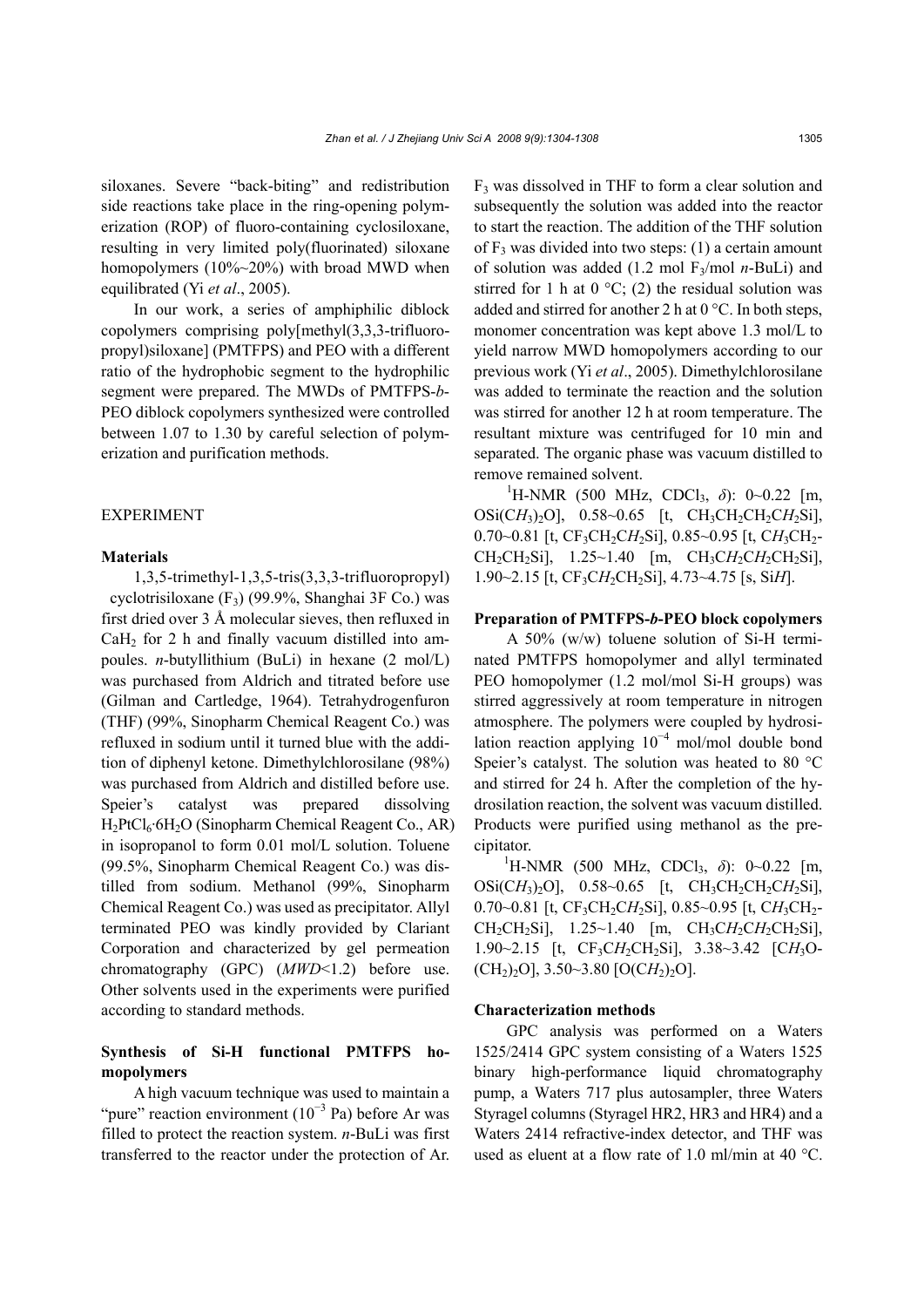The calibration curve was made with polystyrene (PS) standards (Waters Co.). For PEO homopolymers the molecular weights calculated with the PS calibration were transformed into PEO molecular weights via "universal calibration" (Grubisic *et al.*, 1996). Mark-Houwink constants used for "universal calibration" were:  $K_{PS}$ =0.0288,  $\alpha_{PS}$ =0.61,  $K_{PEO}$ =0.0135 and  $\alpha_{PEO}$ = 0.78, where the underscript correspond to respective homopolymers (Robert *et al*., 1997).

<sup>1</sup>H-NMR analysis was conducted with a Bruker 500 MHz nuclear magnetic resonance spectrometer (Advance DMX500) and was carried out with a 5%  $(w/w)$  solution in CDCl<sub>3</sub> at room temperature.

Infrared spectra of the polymers were recorded on a Nicolet 5700 Fourier transform infrared (FT-IR) instrument. The polymer films were cast onto KBr disks to be analyzed.

#### RESULTS AND DISCUSSION

Si-H functional PMTFPS homopolymers were prepared via anionic ROP of  $F_3$  terminated with dimethylchlorosilane. Applying Speier's catalyst to a solution of purified Si-H functional PMTFPS and allyl terminated PEO homopolymers, a variety of amphiphilic copolymers consisting of PMTFPS and PEO with different block lengths were synthesized (Fig.1).

As we know, the control of the MWD of each block is critical for the preparation of block copolymers with narrow MWD. However, for many ROP processes, if monomer conversion is greater than 85%, backbiting reactions were no longer neglectable (Elkins and Long, 2004). In order to minimize backbiting reactions and achieve narrow distributed PMTFPS homopolymers, conversions of our reactions were limited to 80%. The influence of polymerization

conditions on the homopolymer has been carefully studied in our previous work using poly(styrene lithium) (PSLi) as initiator (Yi *et al.*, 2005). High monomer concentration was shown to effectively inhibit backbiting and redistribution side reactions. The monomer concentration for our anionic ROPs was kept above 1.3 mol/L. The purity of PMTFPS homopolymers was proved by GPC analysis. No monomer residues were detected after the purification procedure in these homopolymers.

The coupling reaction between purified Si-H functional PMTFPS and allyl terminated PEO homopolymers was followed and the comparison of <sup>1</sup>H-NMR spectra of PMTFPS homopolymer and PMTFPS-*b*-PEO diblock copolymer was shown in Fig.2. As can be seen, Si-H group resonance located around  $\delta$  4.7 disappeared completely after the coupling reaction which suggested the completeness of the hydrosilation reaction. And also, the peaks located around  $\delta$  0.6 assigned to the methylene group bonded to silicon nearly doubled after the coupling reaction, which showed another support for the successful preparation of PMTFPS-*b*-PEO diblock copolymers. Newly formed peaks corresponded to hydrogen on the PEO chain. Properties of amphiphilic PMTFPS*b*-PEO diblock copolymers are summarized in Table 1. PMTFPS-*b*-PEO diblock copolymers with MWDs ranging from 1.07 to 1.30 were successfully synthesized.

Note that  $M_n$  values calculated by GPC characterization are not absolute values. As can be seen from Table 1, there are discrepancies between the  $M_n$  values determined by <sup>1</sup>H-NMR and  $M_n$  values determined by GPC concerning PMTFPS homopolymers. The reason is attributed to the fact that the  $M_n$  values determined by GPC are relative values calibrated with linear PS standards.



R: CH<sub>3</sub>O-(CH<sub>2</sub>CH<sub>2</sub>O)<sub>m</sub>CH<sub>2</sub>CH=CH<sub>2</sub>

**Fig.1 Synthesis of PMTFPS-***b***-PEO diblock copolymers**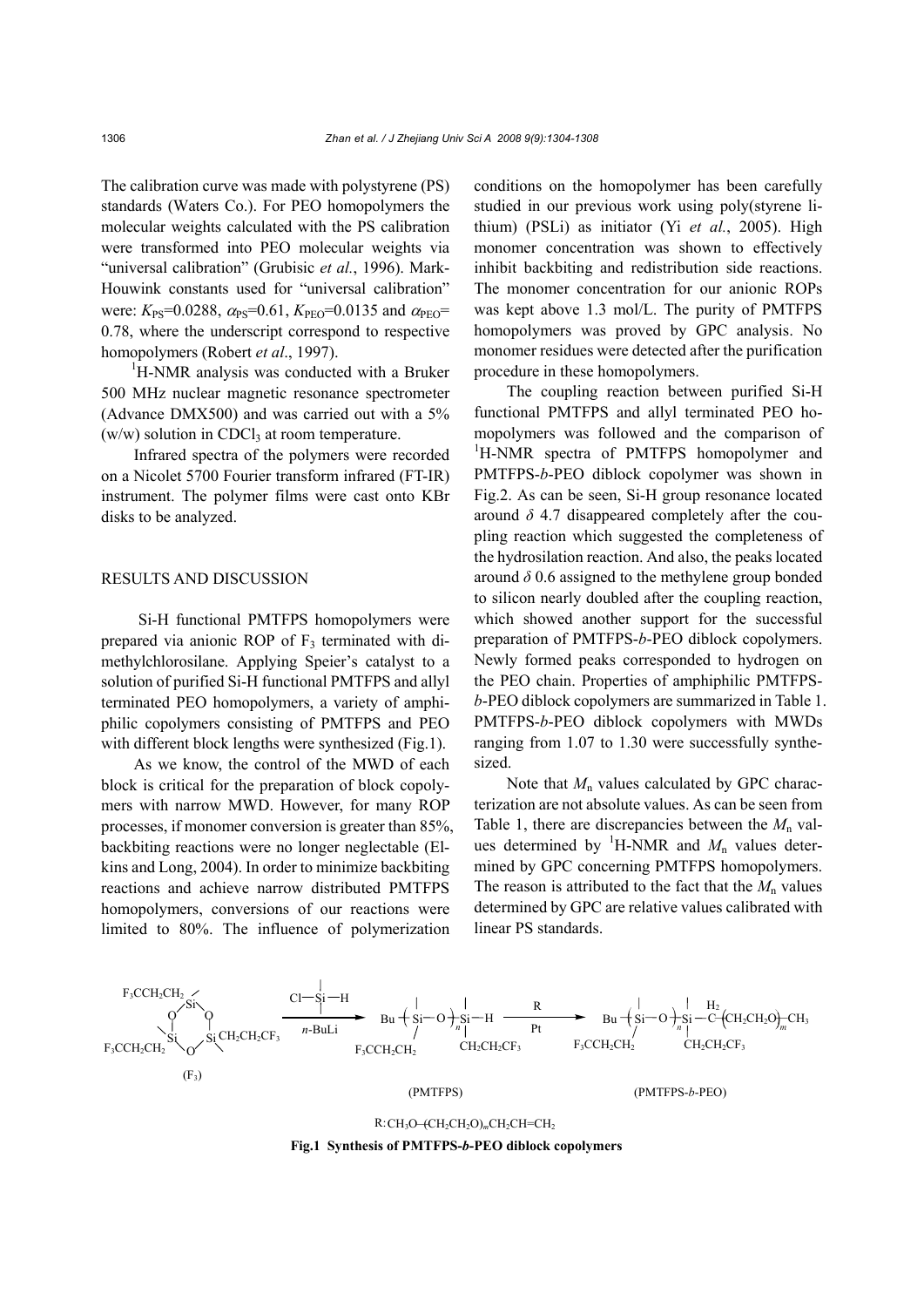

**Fig.2 Comparison of <sup>1</sup> H-NMR spectra of Si-H functional (a) PMTFPS-***b***-PEO diblock copolymer and (b) PMTFPS homopolymer**

**Table 1 Properties of prepared PMTFPS-***b***-PEO diblock copolymers**

| Sample          | <b>PMTFPS</b>       |                               | <b>Diblock</b>                | <b>PEO</b>         |
|-----------------|---------------------|-------------------------------|-------------------------------|--------------------|
|                 | $M_{\rm n}^{\rm a}$ | $M_{n}^{b} (M_{w}/M_{n})^{b}$ | $M_{n}^{b} (M_{w}/M_{n})^{b}$ | $M_{n}^{\text{c}}$ |
| PMTFPS6-b-PEO6  | 1114                | 1417(1.11)                    | 1770(1.15)                    | 350                |
| PMTFPS6-b-PEO9  | 1114                | 1417(1.11)                    | 2239(1.16)                    | 450                |
| PMTFPS6-b-PEO23 | 1114                | 1417(1.11)                    | 2579 (1.18)                   | 1100               |
| PMTFPS9-b-PEO6  | 1738                | 2092(1.15)                    | 2363(1.30)                    | 350                |
| PMTFPS9-b-PEO9  | 1738                | 2092(1.15)                    | 2751(1.10)                    | 450                |
| PMTFPS9-b-PEO23 | 1738                | 2092(1.15)                    | 3518 (1.07)                   | 1100               |

<sup>a</sup>Determined by <sup>1</sup>H-NMR in CDCl<sub>3</sub> using the resonances of trifluoropropyl groups between  $\delta$  1.9 and  $\delta$  2.15 in comparison to the methylene group bonded to silicon found between  $\delta$  0.58 and  $\delta$  0.65; <sup>b</sup>Determined by GPC with PS calibration; °Determined by GPC, based on PS calibration and calculated into PEO molecular weight

## **CONCLUSION**

In summary we showed that amphiphilic block copolymers consisting of a PMTFPS hydrophobic block and a PEO hydrophilic block could be easily synthesized by coupling reactions of two separate end-functionalized segments. The MWDs of these PMTFPS-*b*-PEO diblock copolymers range from 1.07 to 1.3. And we are still exploring the possible application of these new amphiphilic block copolymers. Self-assembly behavior of the synthesized block copolymers is being investigated by our research group and we would like to report when substantial progress is made.

#### **References**

- Elkins, C.L., Long, T.E., 2004. Living anionic polymerization of hexamethylcyclotrisiloxane (D3) using functionalized initiation. *Macromolecules*, **37**(17):6657-6659. [doi:10. 1021/ma049188n]
- Gilman, H., Cartledge, F., 1964. The analysis of organolithium compounds. *Journal of Organometallic Chemistry*, **2**(6): 447-454. [doi:10.1016/S0022-328X(00)83259-3]
- Grubisic, Z., Rempp, P., Benoit, H., 1996. A universal calibration for gel permeation chromatography. *Journal of Polymer Science Part B: Polymer Physics*, **34**(10):1707- 1713. [doi:10.1002/polb.1996.922]
- Kickelbick, G., Bauer, J., Huesing, N., Andersson, M., Palmqvist, A., 2003a. Spontaneous vesicle formation of short-chain amphiphilic polysiloxane-*b*-poly(ethylene oxide) block copolymers. *Langmuir*, **19**(8):3198-3210.